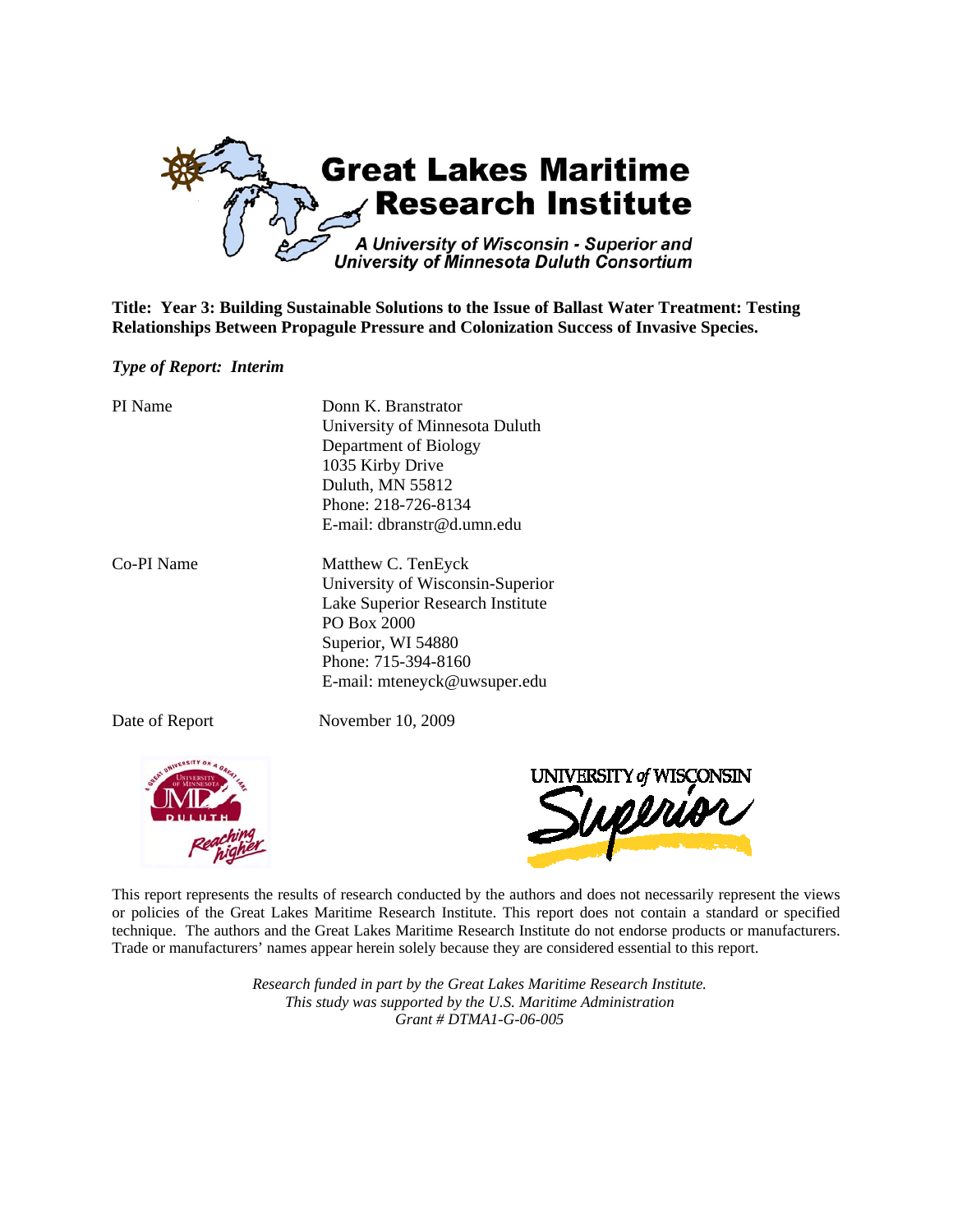# *Executive Summary*

This multi-year project addresses the issue of ballast water treatment by examining the efficacy of the standards that will be applied concerning permissible levels of biological pollution. The main objective of the first and second years of work was to characterize the density and diversity of crustacean zooplankton in the Duluth-Superior Harbor and St. Louis Estuary, a necessary first step in developing the experimental context. Our analysis of 9 sites during 2007 and 2008 indicates that zooplankton densities ranged widely over the season from <1,000 to >70,000 individuals  $m<sup>3</sup>$ . The peaks in midsummer densities were either coincident with, or consistently lagged, peak summer water temperatures. Taxon richness was 5-10 taxa per region (2007) and 5-15 taxa per region (2008) with little variation between regions within year. The results provide valuable context for the development of laboratory based experiments to be conducted in the coming year that will evaluate the relationships between propagule pressure and colonization success by non-native species.

# *Introduction*

Burgeoning human transportation and trade networks are disrupting the natural range boundaries of flora and fauna on a global scale. Ballast water ferried by ships and used to correct imbalance in cargo is believed to be the leading dispersal agent of coastal non-native aquatic biota in North America (Ruiz et al. 2000). In an effort to prevent additional species introductions via this vector, the U.S. Congress passed and reauthorized legislation in the 1990s that requires vessels to manage their ballast water in one of two ways. Ships are required either to carryout Ballast Water Exchange (BWE) by flushing ballast tanks in the open ocean or to perform Ballast Water Treatment (BWT) by proactive decontamination. Because it is widely recognized that no BWT technology can be expected to perform with 100% effectiveness all of the time, accepted standards will allow a certain level of biological pollution (viable non-native organisms) to escape in the post-treated water. The post-treatment standards required of BWT technologies will be guided by standards agreed upon by the International Maritime Organization (IMO), however, few experimental data are available from which to quantify levels of invasion risk associated with specific levels of propagule pressure (MacIsaac et al. 2002). Our project begins to fill this gap and should provide valuable experimental-based information that can guide the IMO regarding post-treatment standards for BWT technologies.

### *Methods*

The main objective of the first and second years of research was to characterize the density and diversity of crustacean zooplankton at 9 sites in the Duluth-Superior Harbor and St. Louis Estuary (see Figure 1). Details of the sampling protocol and some methods were given in an earlier report.

Crustacean zooplankton samples were analyzed for taxonomic composition and abundance in the laboratory with dissecting and compound microscopes. Zooplankton densities (no.  $m<sup>-3</sup>$ ) were averaged by site within a region. Taxon richness by region was computed as the number of all unique taxa per region, regardless of their density or site(s) where they were detected within a region. Water temperature was averaged across depths by site, and across sites by region.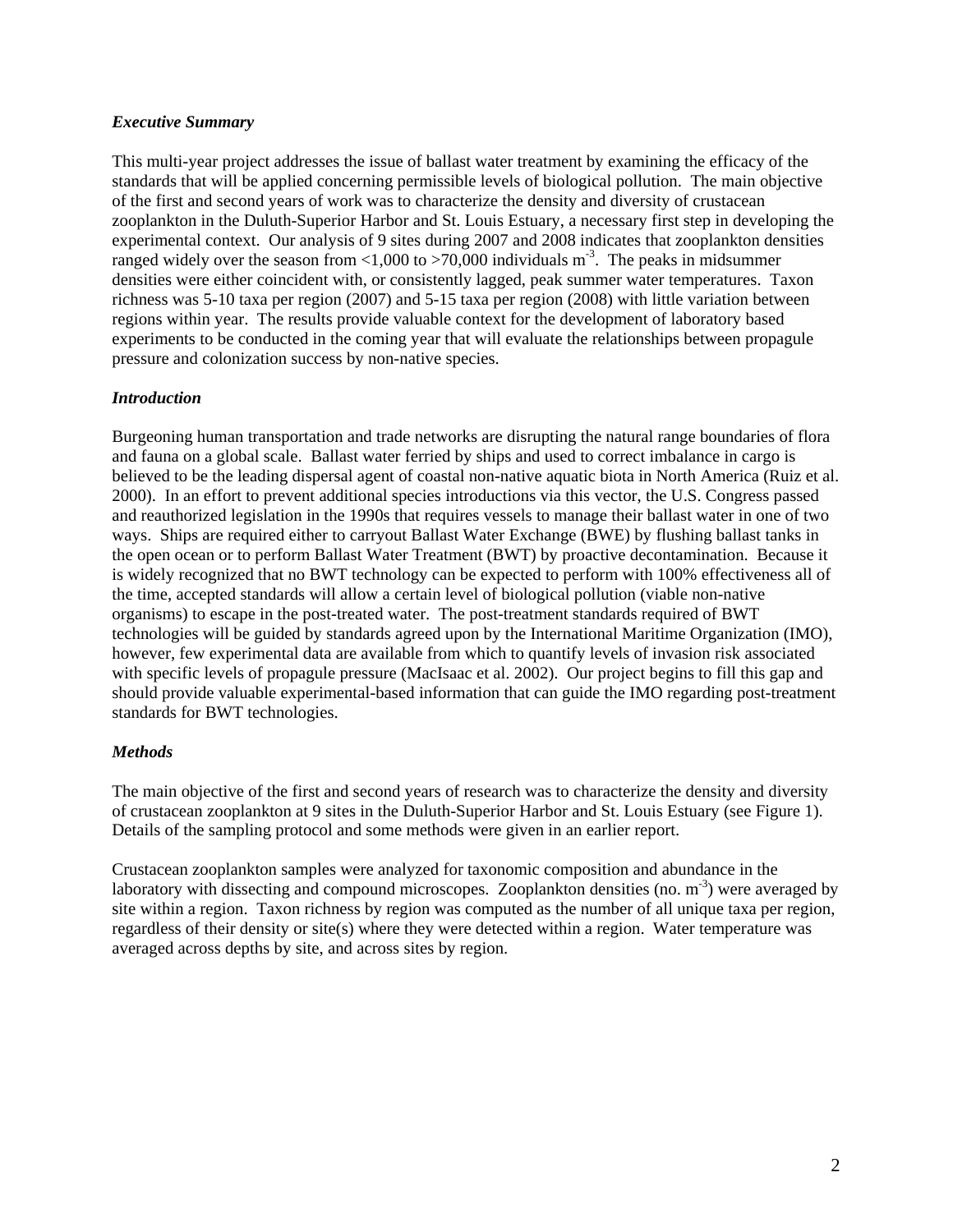### *Results and Discussion*

An earlier report displayed preliminary results for the 2007 sampling year. Here we show the summarized results for 2007 and 2008. Figure 2 shows the seasonal trends in crustacean zooplankton densities by year and by region. On most dates, the majority of zooplankton scored belonged to a single cladoceran family, the Bosminidae. In order to depict this biased composition, for graphical presentation we partitioned the total assemblage of crustacean zooplankton into three groups: non-bosminid cladocerans, bosminids, and copepods. Densities of the total assemblage ranged widely on a seasonal basis from  $\langle 1,000 \rangle$  to  $>70,000$  individuals m<sup>-3</sup>. Densities in all three regions generally increased between days 150-200 and consistently peaked between days 200-250. The timing of the buildup in zooplankton densities closely reflected increasing ambient water temperatures, and often lagged temperature by about 1 month. The parallel patterns in zooplankton densities and temperature are broadly consistent with the hypothesis that water temperature is a major environmental factor controlling zooplankton growth potential in this ecosystem.

Taxon richness patterns by region and year are shown in Figure 3. In 2007, richness ranged between 5-10 taxa per region. In 2008, richness ranged more widely from 5-15 taxa per region and there was a trend that year toward increasing richness with time in each region. However, in neither 2007 nor 2008, was there evidence for a disparity in richness by region.

These data offer valuable baseline information for planning the timing of our propagule pressure experiments to be carried out under Objective 3 in the coming year. In those experiments, the background zooplankton communities against which invasive propagules will be challenged will be developed from natural assemblages in the harbor. The information in Figures 2 and 3 will be used to guide the timing of experimental set ups to ensure particular starting densities and levels of taxon richness in the background assemblages.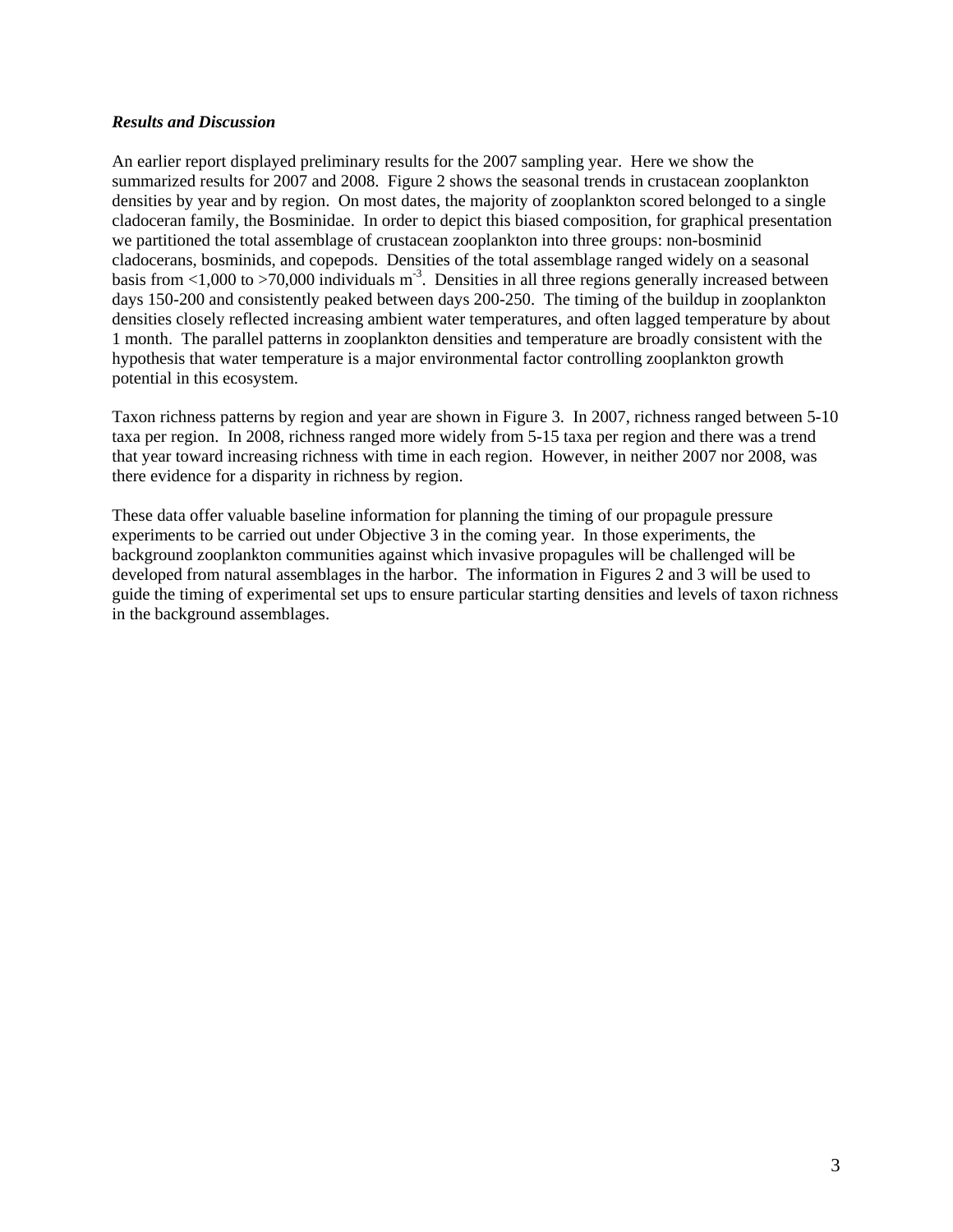

Figure 1. Schematic of the 9 sampling sites A-I (maximum depth) in the Duluth-Superior Harbor and St. Louis Estuary. Circles define sets of sites (Regions 1, 2 or 3) used in the analyses. The large arrow indicates direction of water flow.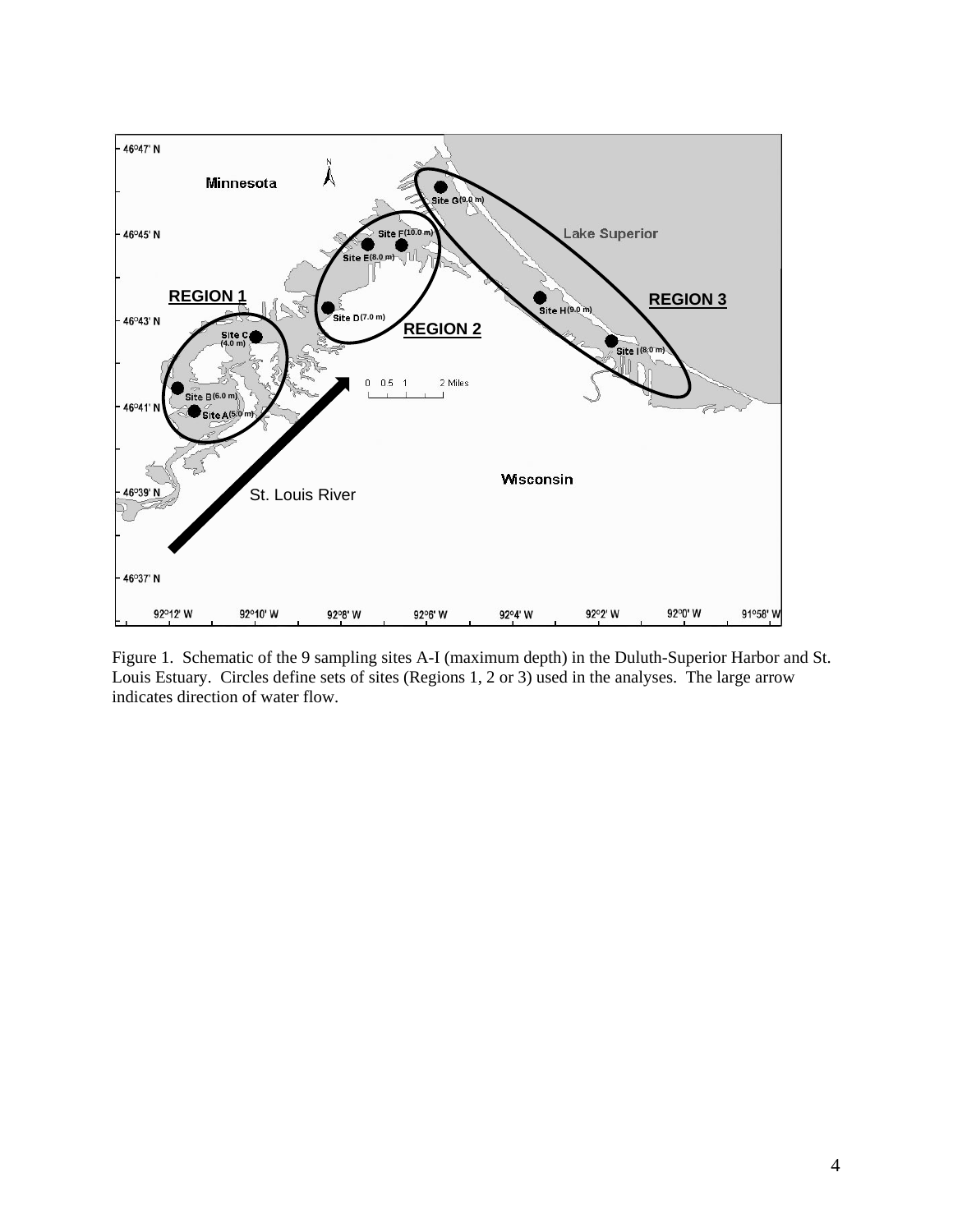

Figure 2. Average water column densities (no. m<sup>-3</sup>) of crustacean zooplankton as a function of date (Julian Day, where day  $100 =$  April 10 and day  $300 =$  October 27) shown by region (see Figure 1 for region locations). The average integrated water column temperatures by region are also shown. In 2007 and 2008, missing values for temperature in Region 3 reflect instrumentation problems.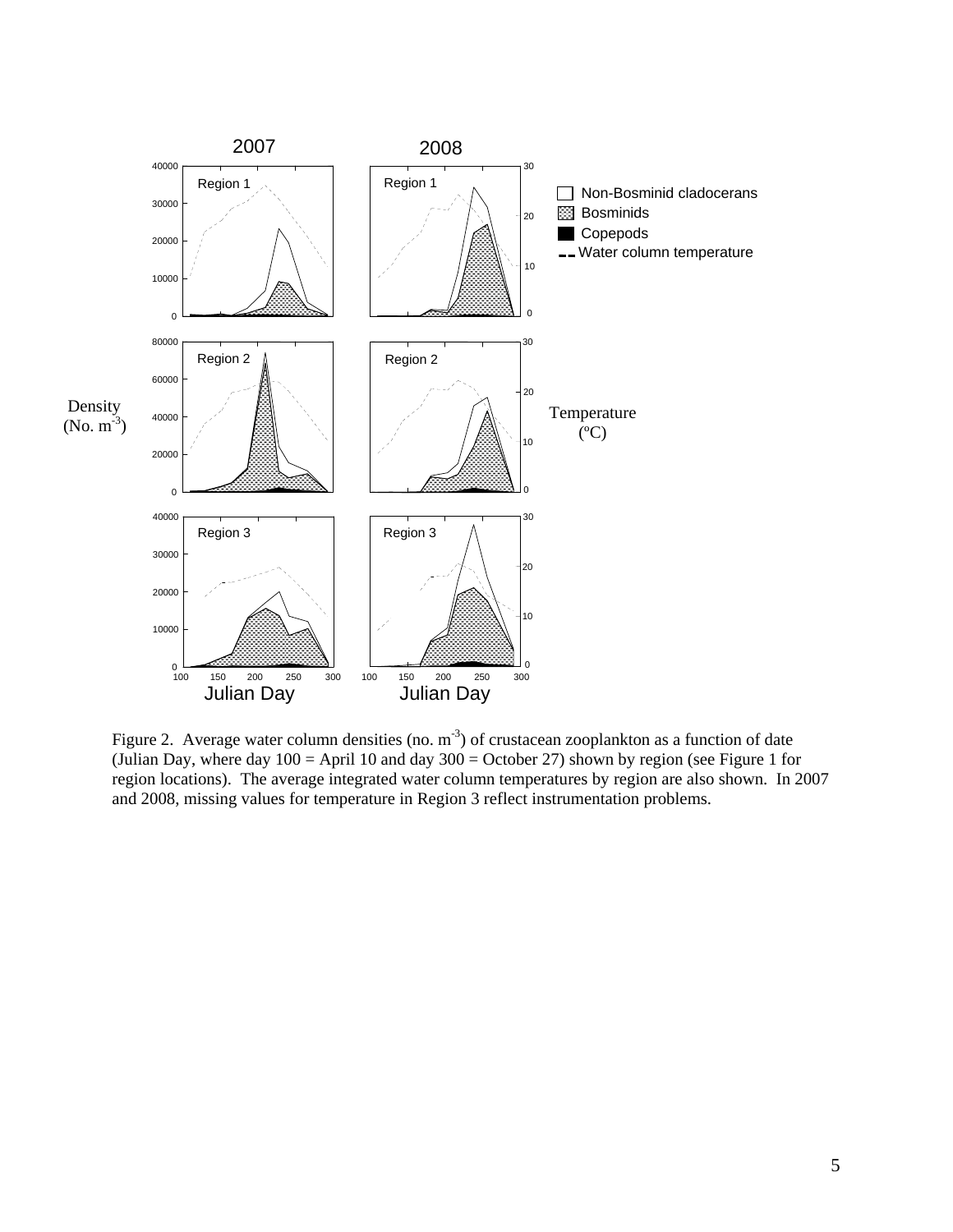

Figure 3. Taxon richness (number of unique taxa present) of crustacean zooplankton as a function of date (Julian Day, where day  $100 =$  April 10 and day  $300 =$  October 27) shown by region (see Figure 1 for region locations).